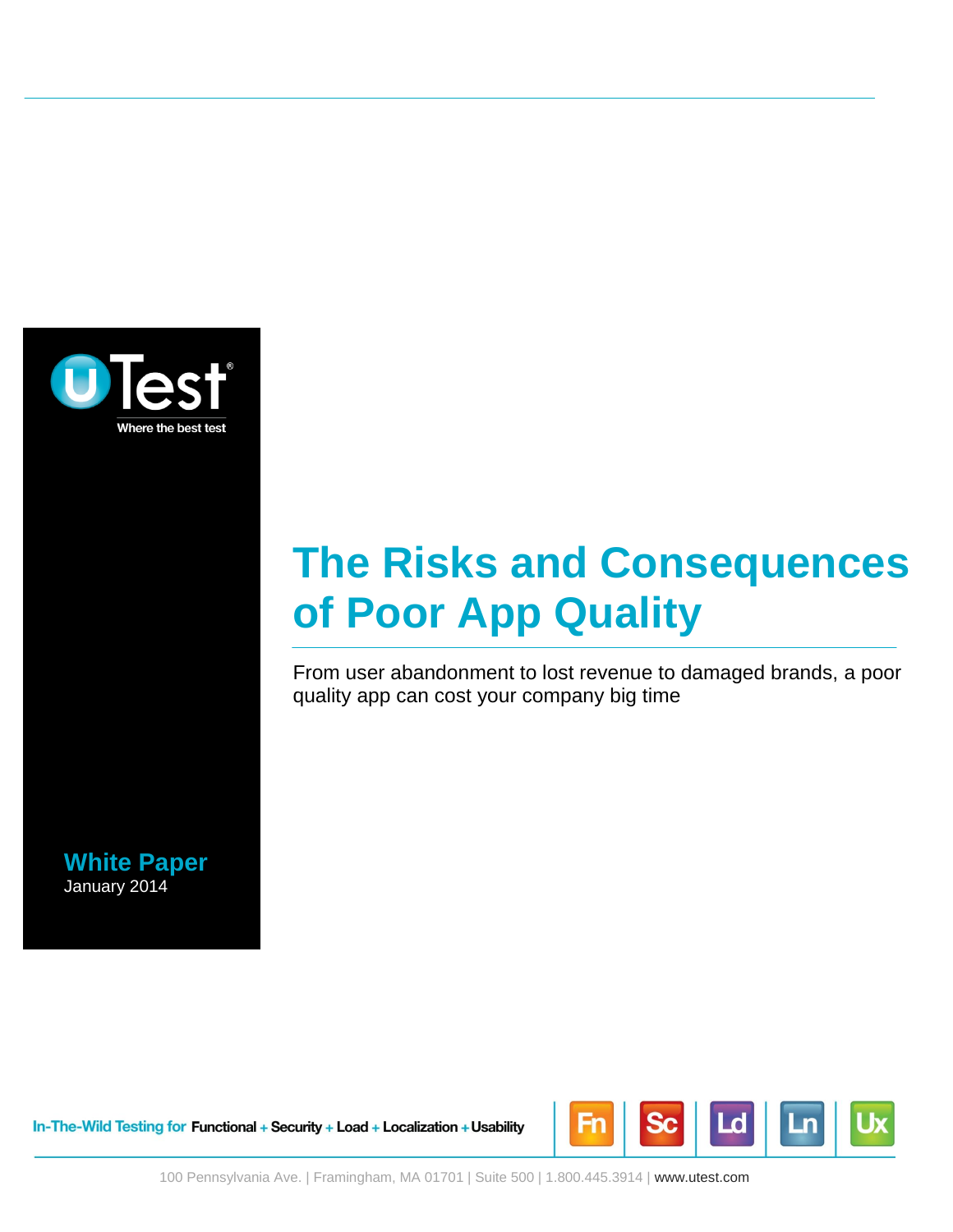

### **Introduction**

In today's world, it's imperative to have an online presence and your company likely has some combination of a web app, mobile app and mobile-optimized website. But simply having a presence isn't enough. Today's average user is fairly tech savvy and has high standards when it comes to interacting with apps. All it takes for a user to abandon your app in favor of a competitors' is a few taps, clicks and swipes – the switching cost for a user is nearly nothing. On top of that, there are more platforms then ever for users to broadcast their poor opinion of your app, and others will listen. Overall, releasing a poor quality app will hurt you more than help.

Ranging from lost users, to brand reputation damage, to lost revenue, the risks and consequences of putting a poor quality app into the hands of your users are far reaching.

Poor quality encompasses a range of potential issues, and all it takes is one to affect your entire app adversely:

- Software bugs
- Crashes and freezing issues
- Slow load times
- Unintuitive navigation
- Inconsistent experiences across devices
- Security vulnerabilities
- Poor battery performance
- Privacy breaches
- Confusing content

Issues found later in the software development life cycle can be more costly and harder to fix and can even result in unplanned major architectural reworks. As many companies become more agile and release cycles tighten, the importance of catching and fixing quality issues as soon as possible increase exponentially. If an issue is discovered post-release, the time and energy needed to fix it takes away from future projects and requires even more resources. Moreover, while you're fixing the issue your app could experience unfortunate downtime or might remain live and accessible to users in its flawed form. Either way, you're disappointing even more of your users.

Then there are the hurdles that no amount of work or money can overcome: You've already disappointed users (and you might not be able to get them back), you've made a bad first impression and repercussions could already be rippling through your company.

So while it may be tempting to declare your app "good enough," that approach leaves you facing a lot of risks and the very devastating consequences associated with a poor quality app.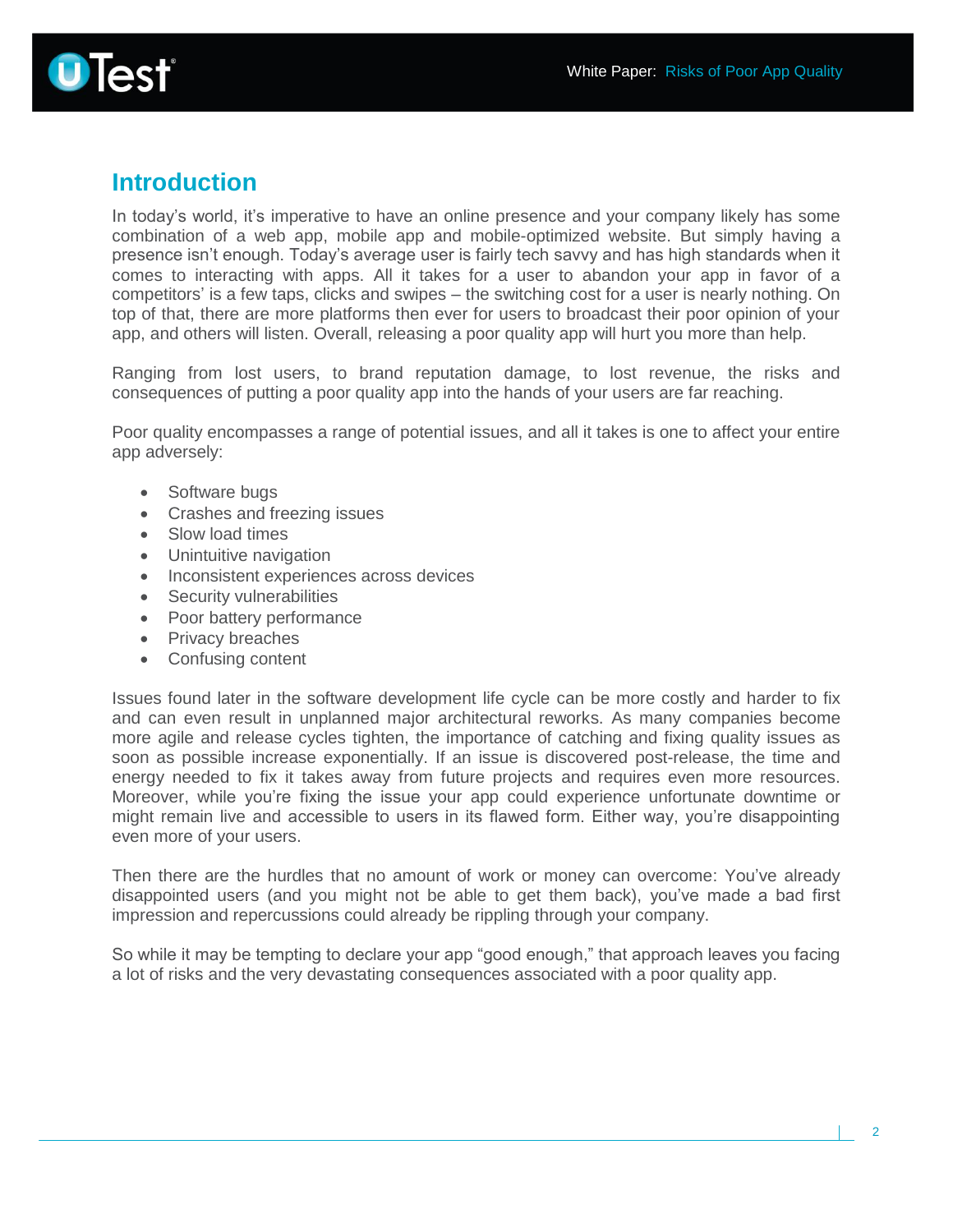

### **User Frustration**

This may be obvious, but if you release an app that doesn't work well, is hard to use, is buggy or has any other poor quality issues, it will frustrate and disappoint your users.

Performance issues cause of the majority of user frustration and only 16% of users will give a frustrating app more than two tries, according to Compuware. Apps that are slow, crash, freeze or are buggy are sure turn-offs for users. The good news is that performance related issues are some of the easiest to prevent before launch. These are your traditional load and functional bugs – something, somewhere isn't right.

If you want to avoid user frustration, you need to test the app from the perspective of your users. While your app may work perfectly in the lab, that's not where your users work, live and play. People are everywhere, using different devices, operating systems, browsers, app versions, networks, security layers, connectivity levels and consumption preferences. When you realize the unlimited combination of test matrix possibilities, suddenly your in-house testing strategy is no longer enough. Testing in the wild puts your app through its paces under real world conditions, capturing bugs and quality issues you didn't notice but that your users surely would.

Embracing the exploding mobile market is another important part of avoiding user frustration. With websites, users need to be able to easily navigate and access information on both computers and mobile devices. If your site isn't mobile friendly, you'll disappoint 48% of users, according to a Google study. As responsive web design continues to take hold, testing websites on a range of mobile devices will become as important as addressing device fragmentation in native apps. The line between traditional web and mobile is blurring and you need to be prepared if you don't want to frustrate your users.

Leaving users frustrated – whether through a lack of planning or a lack of real-world testing – can overwhelm your customer support channels and lead to other unintended consequences.

# **App Abandonment**

When users are frustrated, they'll leave your app. Plain and simple. Users expect websites to load within three seconds (you get about six seconds for mobile web) and 78% of users expect native mobile apps to load faster than websites – typically within two seconds (Compuware). That may seem like a tall order to fill, but the fact of the matter is, if your app doesn't meet these expectations your users will walk away – right into the arms of your competition.

Users will quickly abandon your app if it doesn't meet their wants, needs or expectations.

- 48% of users are less likely to use an app again if they're unhappy with the app's perfomance (Compuware)
- 44% of users delete a native app immediately if it doesn't work (Apigee)
- 34% go to a competitor's mobile app if they're not happy with your's (Compuware)
- 22% of users only use an app once (Localytics)

3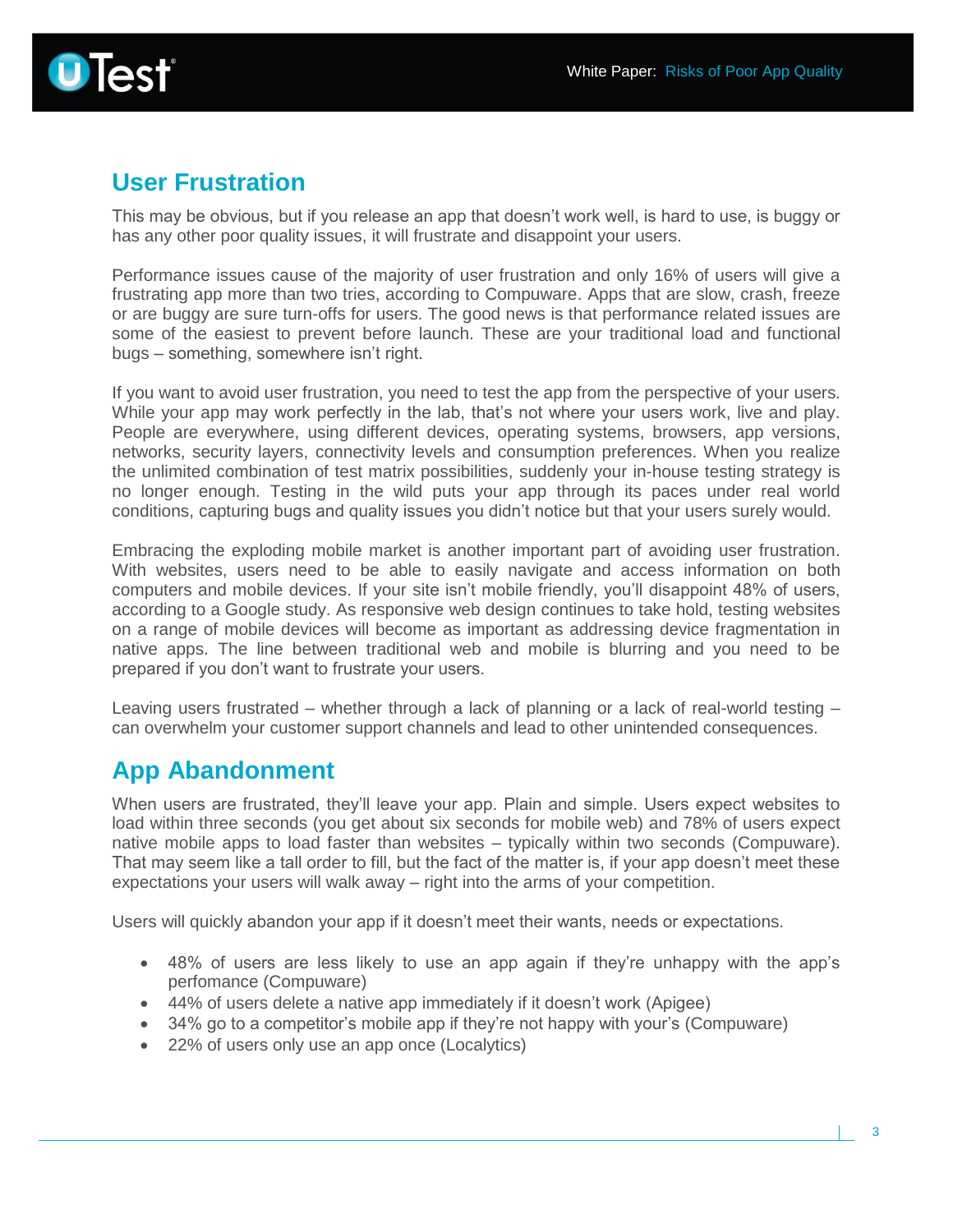

With so many options today, people don't need to – and won't – tolerate a poor app quality. Whether your app doesn't load quickly enough, freezes, is hard to navigate, asks for too much personal information or doesn't follow usability best practices, there are many ways poor app quality can drive users away forever. Once they're gone, they're not likely to come back and will even discourage others from trying your app.

### **Bad Reviews and Word of Mouth**

As if losing your users wasn't bad enough, with the rise of social media and the advent of app store ratings and reviews a dissappointed user now has a far-reaching platform to share their less-than-favorable opinions about your application.

According to recent studies, 84% of people consider app store ratings and reviews before downloading a new app (Compuware) and more than 50% reportedly learn about new apps via word of mouth (Apigee) – so you need that word to be a positive one. If a user's experience falls short of expectations, 32% will tell someone they know personally and 21% complain on social media (Apigee).

Bad reviews and word of mouth is the equivilent of having a poor letter grade from the local public health department posted front and center for all potential customers to see. Would you eat at a resturant that only earned a 'C' rating? Probably not. So why expect users to invest time in your app if they've been warned by others that it's not up to par? Remember, three stars is simply average and most people aren't willing to settle for average when other "good" (4-star) and "excellent" (5-star) apps are available.

The only way to combat bad  $-$  or even so-so  $-$  reviews of your application is to listen to what users are saying, address the issues and win over future users. Nothing *you* say will woo people back. Instead, you need users to have a postive expereince and hope they spread the word. If you release a high quality app to begin with, you'll save yourself from this issue.

#### **Damage to Brand Reputation**

An app may only be one facet of your company, but to the everyday user your app *is* your brand. Even if you comission an agency to create the app, if a poor quality app is released with your name on it your users will blame you, not the agency.

A recent survey found that 88% of Americans form negative opinions of brands if the brand has a poorly performing app (SOSTA). Meanwhile, 48% of people interpret a poorly performing mobile site as meaning the brand doesn't care (Google). This is an excellent way to lose even your most loyal fans.

*"While a good reputation precedes you, a bad reputation will follow you for a long time***.***"*

- Richard Branson

Users forming a poor opinion of your brand because of a bad experience with an application has far bigger implications than lost visitors and decreased traffic. People with a negative opinion

4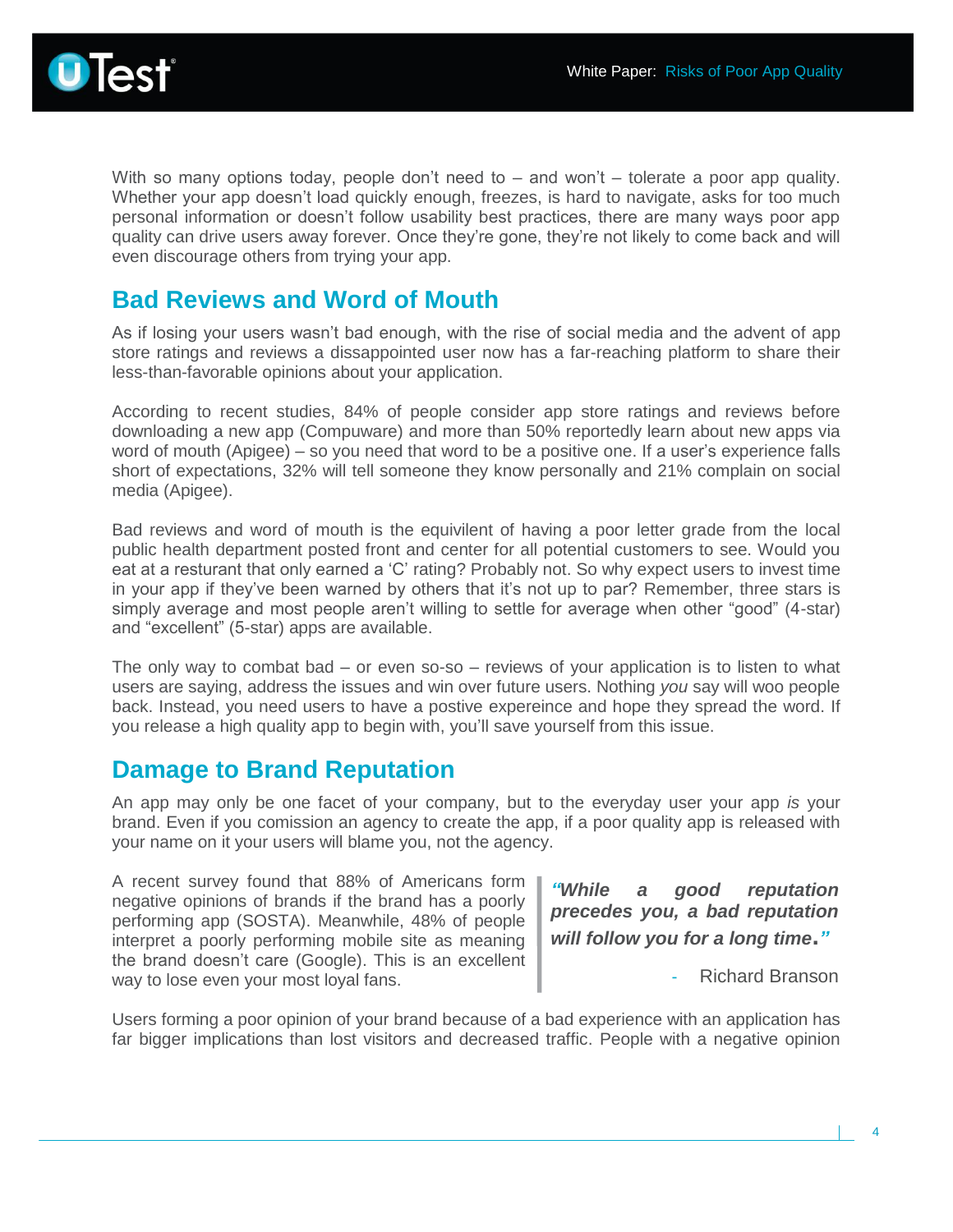

are far more likely to stop interacting with the brand on all levels. If your app was created to foster brand awareness and keep your company at the top of your users' minds, this kind of damage can be devastating.

Once poor app quality and bad word-of-mouth impact your brand's overall public reputation, the issue stops being a quality problem and becomes a whole company problem – one you certainly don't want.

#### **Lost Revenue**

Just because there's not a dollar sign in front of the install link doesn't mean you can't make money from your app. In-app purchases, advertising and brand influence all have an effect on your topline. For instance, a poor quality retail app will lose the company potential sales – sales made via the app, sales via the website users are now less likely to visit and all future sales if the consumer forms a poor opinion of the brand as a whole. If users can't find what they're looking for or lose patience with your app, you'll lose revenue because of frustration. If the quality issue has to do with a bug in the payment feature itself, you'll experience an even bigger, more devastating hit – one that could potentially cost millions of dollars.

Even apps that aren't outright encouraging users to make a purchase should be concerned that poor app quality could cost money. The vast majority of apps serve some commercial purpose, even if it's only brand awareness. To fulfill that purpose  $-$  no matter what it is  $-$  you need visitors. A poor quality app can drive your users away, and if they disappear, you'll lose the influence and vital interactions that attract advertisers and other revenue streams. Poor quality also leaves the door wide open for a competitor to steal your potential users (and their wallets) simply by doing your job better. This becomes even more apparent when your app serves up content via in-app purchases. Having users driven away by quality equates to lost dollars. Once users are discouraged, the chance of regaining their attention and wallets is low. You also don't want to forget about your advertisers. If you rely upon advertising as part of your revenue stream, you want to keep users engaged with your app for as long as possible.

Even the smallest quality issue can have a big impact on your revenue. While studying users' opinions of mobile web, Google discovered that 50% of people limit interaction with a brand they like if the company doesn't have a good mobile site. KISSmetrics found that 79% of people are less likely to purchase from a site again if they experience performance issues and a 1-second delay in page load time can result in a 7% drop in conversions.

And don't forget about the internal cost of an escaped bug. Not all bugs and issues are created equal; but sometimes you don't find that out until one has escaped into the wild. The cost of not catching a big one is higher than just the impact to your reputation. The bug can but costing you money from users, but it also has an implicit cost that affects your in-house teams and timeline. Your implicit costs are based on the amount of time and energy you have to spend hunting down and fixing a bug in a released app. That's time you could spend developing the next feature or addressing user feedback. At the same time, if you have to pull your build from the app store, fix it and wait for re-approval, you're losing potential revenue and consumer interest.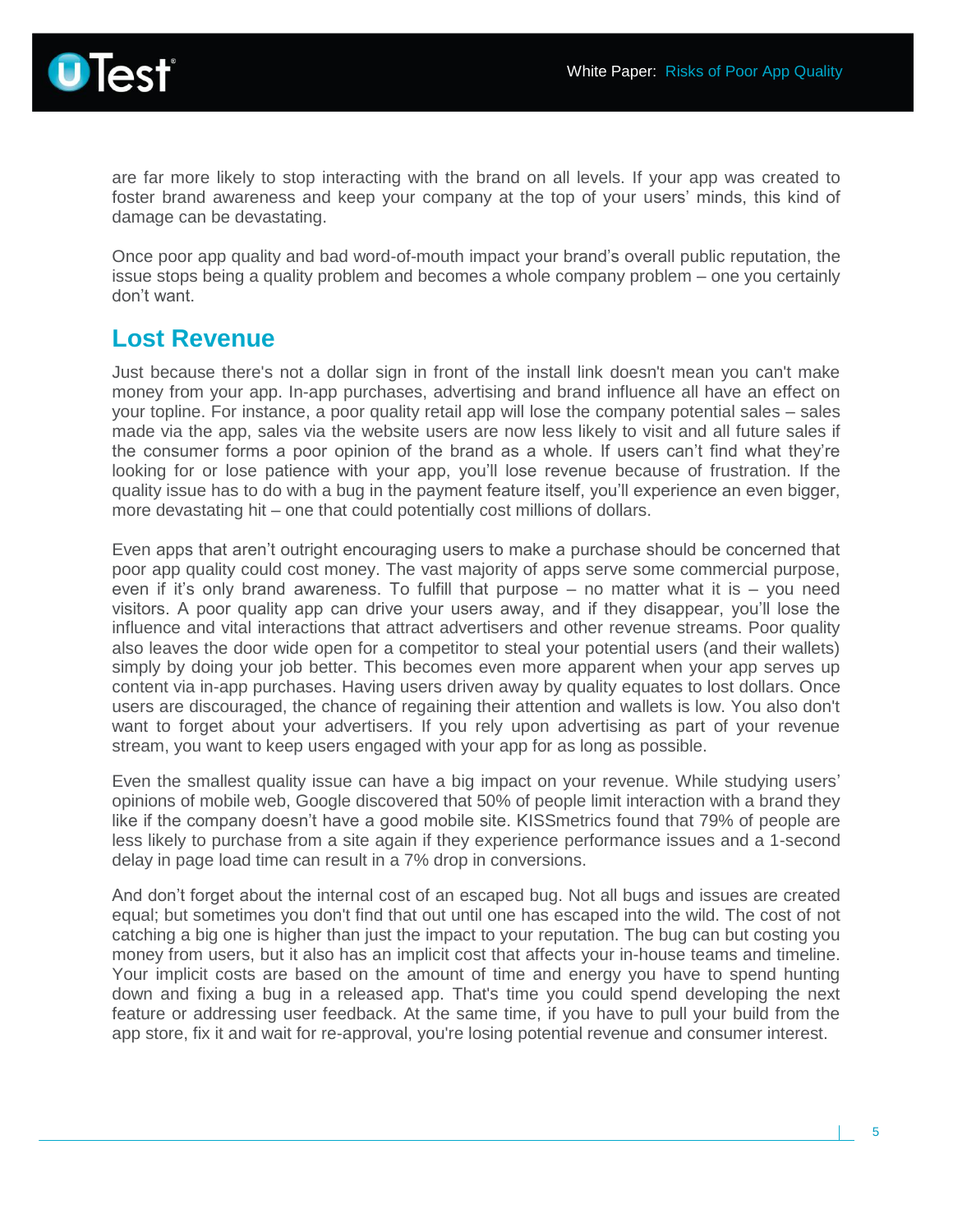

# **Conclusion**

Users aren't forgiving. In the world of applications, the old saying "you only get one chance to make a good first impression" is truer than ever. With apps, a first impression is often all you get. Today's users expect apps to:

- Work whenever they need it (72%)
- Not keep them waiting (62%)
- Work as expected (62%)
- Not crash (53%)

These data points suggest that users consider *all* of those factors important, which points to a general expectation for high quality apps. Launching a poor quality app will set off a chain reaction that starts with user frustration and ends by harming your reputation and profoundly damaging your bottom line. Focusing on quality and putting good apps in your users' hands from the very beginning every time isn't just vital to an app's success, it's vital to your company's future.